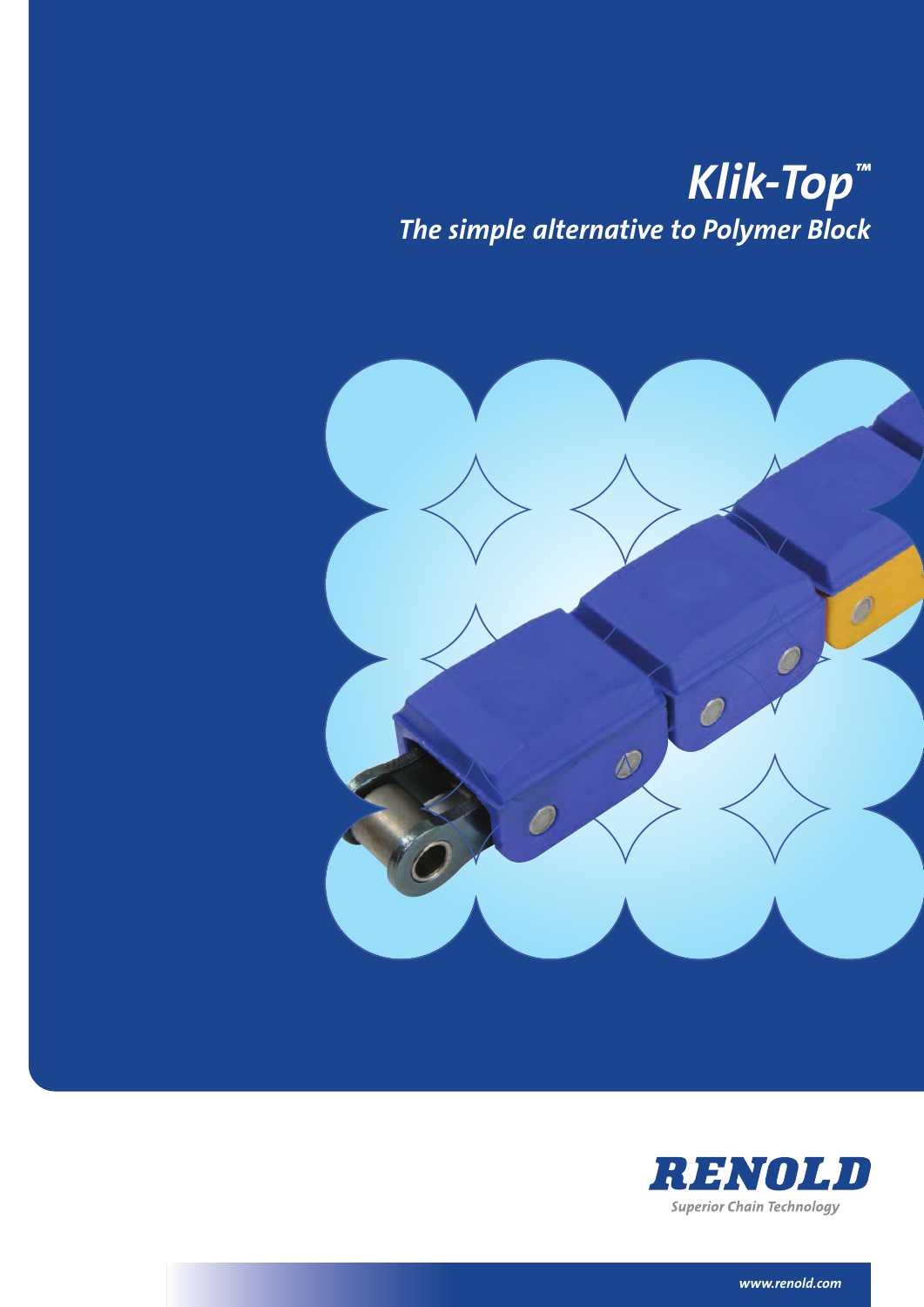### **Renold Klik-Top™**

Klik-Top™ polymer block chain is quick to install, strong, suitable for use in hygiene-sensitive areas if required and will cut costly downtime experienced when using conventional polymer block chain.

 $\theta$ 

 $\begin{matrix} 0 \end{matrix}$ 

Klik-Top™ chain ensures reliability, quality and great value for money. Ideal for conveying delicate items such as glass, wood and packaging. You can have confidence in Klik-Top™ chain.

- Short downtimes increased productivity
- Durable polymer clip
- Easily replaced in moments
- Food industry approved
- Other base chains available (ask for details)
	- Stainless steel
	- Syno lube free

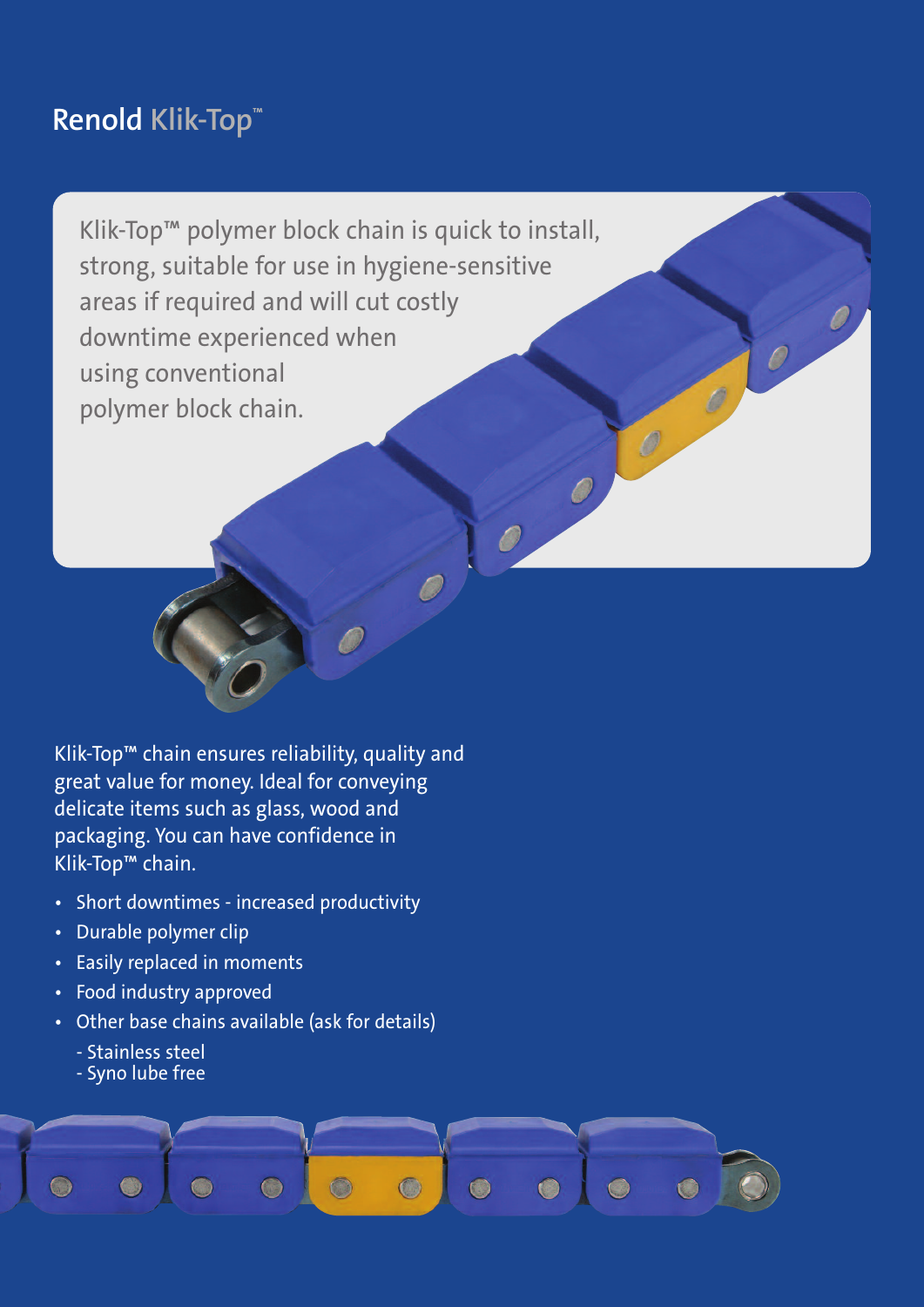## **Renold Klik-Top™**



| 25.4<br>$\mathcal{L}$ | 40.4 nas. | <b>Similar</b><br>DIN/ISO | Renold<br>No. | Part No.<br>Chain <sup>1</sup> | Part No.<br>Conn. link | Part No.<br><b>Clip</b> |
|-----------------------|-----------|---------------------------|---------------|--------------------------------|------------------------|-------------------------|
| $(1)$ -RENOLD $($     |           | $16B-1$                   | 1666          | 1215390                        | 1317165                | 1317164                 |
| 25.4                  |           | $16B-1$                   | 1666 RF**     | 1210319                        | 1317978                | 1317164                 |

\*\* RF = The chain is made of rustproof and acid-resistant materials.

### **Conventional repair**

- **• Remove chain**
- **• Grind heads of bearing pins**
- **• Push out bearing pins**
- **• Dismantle damaged parts**
- **• Assemble new spare parts**
- **• Test flexibility**
- **• Reinstall chain**





### **It's easy with Klik-Top™**

- **• Remove damaged clip**
- **• Install new clip**